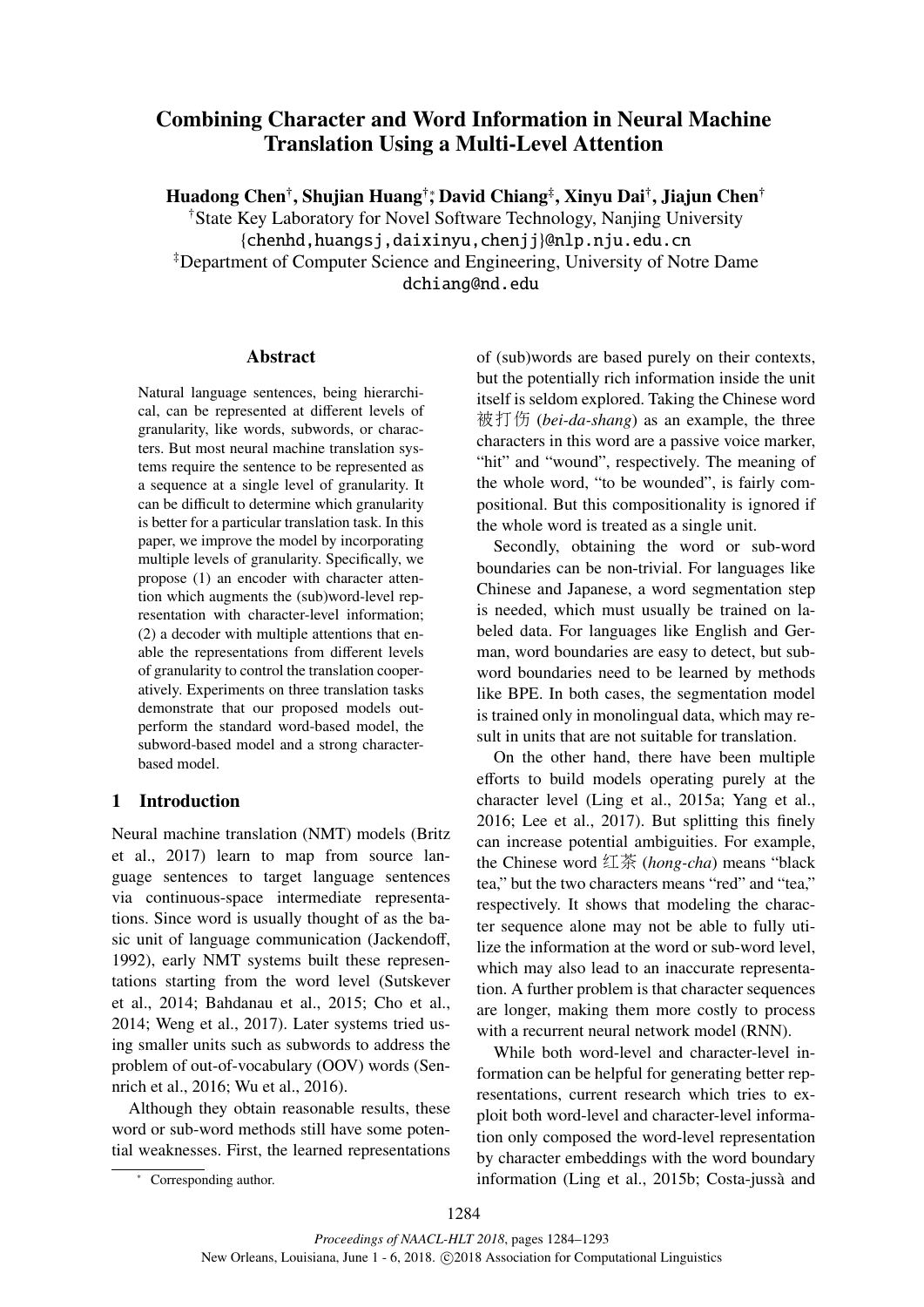Fonollosa, 2016) or replaces the word representation with its inside characters when encountering the out-of-vocabulary words (Luong and Manning, 2016; Wu et al., 2016). In this paper, we propose a novel encoder-decoder model that makes use of both character and word information. More specifically, we augment the standard encoder to attend to individual characters to generate better source word representations (§3.1). We also augment the decoder with a second attention that attends to the source-side characters to generate better translations (§3.2).

To demonstrate the effectiveness of the proposed model, we carry out experiments on three translation tasks: Chinese-English, English-Chinese and English-German. Our experiments show that: (1) the encoder with character attention achieves significant improvements over the standard word-based attention-based NMT system and a strong character-based NMT system; (2) incorporating source character information into the decoder by our multi-scale attention mechanism yields a further improvement, and (3) our modifications also improve a subword-based NMT model. To the best of our knowledge, this is the first work that uses the source-side character information for all the (sub)words in the sentence to enhance a (sub)word-based NMT model in both the encoder and decoder.

### 2 Neural Machine Translation

Most NMT systems follow the encoder-decoder framework with attention mechanism proposed by Bahdanau et al. (2015). Given a source sentence  $\mathbf{x} = x_1 \cdots x_l \cdots x_L$  and a target sentence  $\mathbf{y} =$  $y_1 \cdots y_j \cdots y_J$ , we aim to directly model the translation probability:

$$
P(\mathbf{y} \mid \mathbf{x}; \theta) = \prod_{1}^{J} P(y_j \mid \mathbf{y}_{< j}, \mathbf{x}; \theta),
$$

where  $\theta$  is a set of parameters and  $y_{\leq j}$  is the sequence of previously generated target words. Here, we briefly describe the underlying framework of the encoder-decoder NMT system.

#### 2.1 Encoder

Following Bahdanau et al. (2015), we use a bidirectional RNN with gated recurrent units (GRUs) (Cho et al., 2014) to encode the source

sentence:

$$
\overrightarrow{h_l} = \text{GRU}(\overrightarrow{h_{l-1}}, s_l; \overrightarrow{\theta})
$$
  

$$
\overleftarrow{h_l} = \text{GRU}(\overleftarrow{h_{l-1}}, s_l; \overleftarrow{\theta})
$$
 (1)

where  $s_l$  is the *l*-th source word's embedding, GRU is a gated recurrent unit,  $\overrightarrow{\theta}$  and  $\overleftarrow{\theta}$  are the parameters of forward and backward GRU, respectively; see Cho et al. (2014) for a definition.

The *annotation* of each source word  $x_l$  is obtained by concatenating the forward and backward hidden states:

$$
\overleftrightarrow{h_l} = \begin{bmatrix} \overrightarrow{h_l} \\ \overleftarrow{h_l} \end{bmatrix}.
$$

The whole sequence of these annotations is used by the decoder.

#### 2.2 Decoder

The decoder is a forward RNN with GRUs predicting the translation y word by word. The probability of generating the *j*-th word  $y_j$  is:

$$
P(y_j | \mathbf{y}_{< j}, \mathbf{x}; \theta) = \text{softmax}\begin{pmatrix} t_{j-1} \\ d_j \\ c_j \end{pmatrix}
$$

where  $t_{i-1}$  is the word embedding of the  $(j-1)$ -th target word,  $d_j$  is the decoder's hidden state of time  $j$ , and  $c_j$  is the *context vector* at time  $j$ . The state  $d_j$  is computed as

$$
d_j = \text{GRU}\left(d_{j-1}, \begin{bmatrix} t_{j-1} \\ c_j \end{bmatrix}; \theta_d\right).
$$

The attention mechanism computes the context vector  $c_i$  as a weighted sum of the source annotations,

$$
c_j = \sum_{i=1}^{I} \alpha_{j,l} \overleftrightarrow{h_l}
$$
 (2)

where the attention weight  $\alpha_{ji}$  is

$$
\alpha_{ji} = \frac{\exp(e_{ji})}{\sum_{i'=1}^{I} \exp(e_{ji'})}
$$
(3)

and

$$
e_{jl} = v_a^{\mathrm{T}} \tanh \left( W_a d_{j-1} + U_a \overleftrightarrow{h_l} \right) \tag{4}
$$

where  $v_a$ ,  $W_a$  and  $U_a$  are the weight matrices of the attention model, and  $e_{il}$  is an attention model that scores how well  $d_{j-1}$  and  $\overleftrightarrow{h_l}$  match.

With this strategy, the decoder can attend to the source annotations that are most relevant at a given time.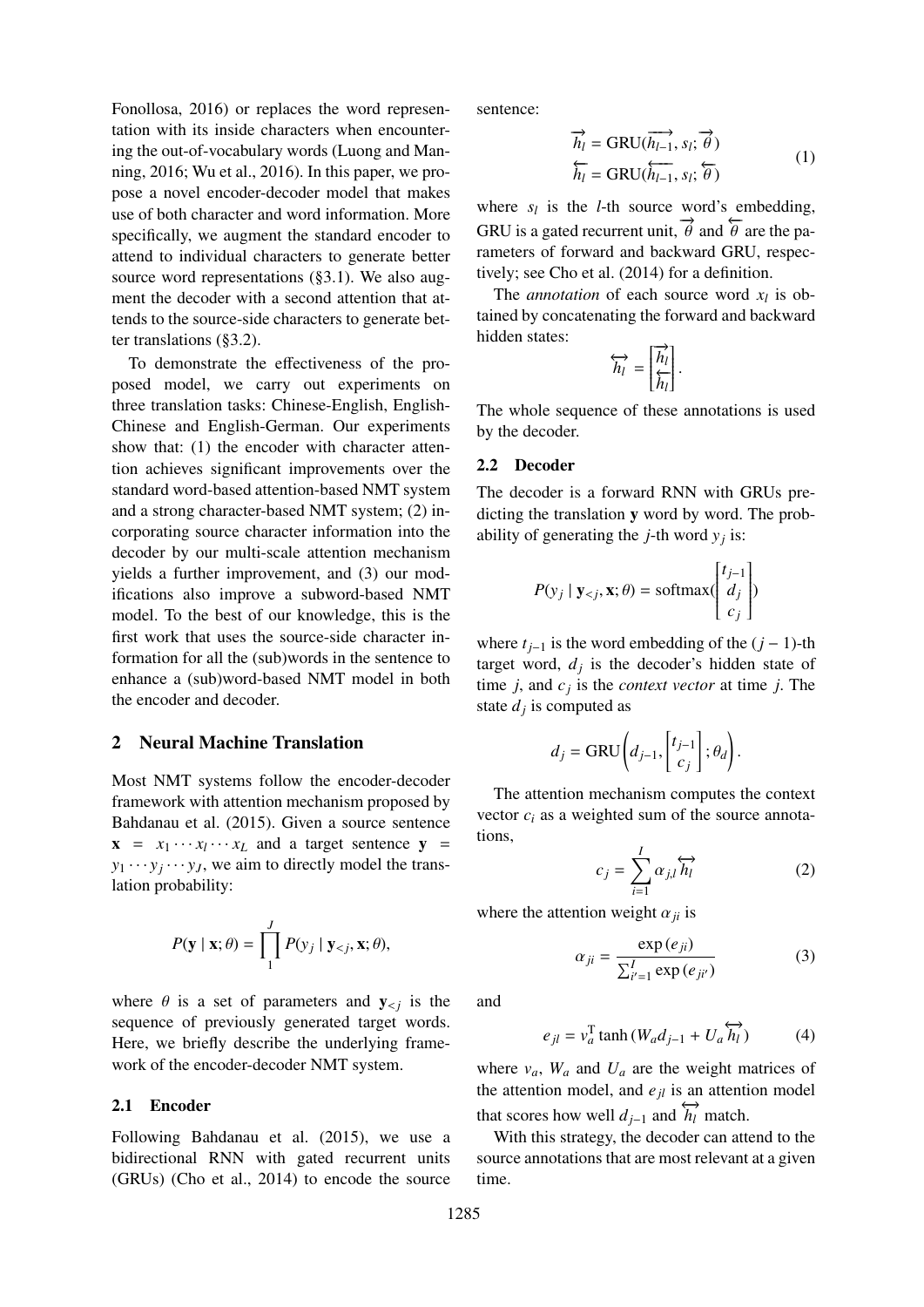

Figure 1: Forward encoder with character attention at time step *l*. The encoder alternates between reading word embeddings and character context vectors.  $c_l^I$  and  $c_l^O$  denotes the inside and outside character-level context vectors of the *l*-th word, respectively.

# 3 Character Enhanced Neural Machine Translation

In this section, we present models which make use of both character-level and word-level information in the encoder-decoder framework.

#### 3.1 Encoder with Character Attention

The encoder maps the source sentence to a sequence of representations, which is then used by the attention mechanism. The standard encoder operates purely on (sub)words or characters. However, we want to encode both, since both levels can be linguistically significant (Xiong et al., 2017).

To incorporate multiple levels of granularity, we extend the encoder with two character-level attentions. For each source word, the characters of the whole sentence can be divided into two parts, those inside the word and those outside the word. The inside characters contain information about the internal structure of the word. The outside characters may provide information about patterns that cross word boundaries. In order to distinguish the influence of the two, we use two separate attentions, one for inside characters and one for outside characters.

Note that we compute attention directly from the character embedding sequence instead of using an additional RNN layer. This helps to avoid the vanishing gradient problem that would arise from increasing the sequence length, and also keeps the computation cost at a low level.

Figure 1 illustrates the forward encoder with character attentions. We write the character embeddings as  $\mathbf{o} = o_1 \cdots o_k \cdots o_K$ . Let  $p_l$  and  $q_l$  be the starting and ending character position, respectively, of word  $x_l$ . Then  $o_{p_l} \cdots o_{q_l}$  are the inside characters of word  $x_l$ ;  $o_1 \cdots o_{p_l-1}$  and  $o_{q_l+1} \cdots o_K$ are the outside characters of word *x<sup>l</sup>* .

The encoder is an RNN that alternates between reading (sub)word embeddings and characterlevel information. At each time step, we first read the word embedding:

$$
\overrightarrow{h_{l}}' = \text{GRU}(\overrightarrow{h_{l-1}}, s_{l}; \overrightarrow{\theta'}) \tag{5}
$$

Then we use the attention mechanisms to compute character context vectors for the inside characters:

$$
c_l^I = \sum_{m=p_l}^{q_l} \alpha_{lm}^I o_m
$$
  
\n
$$
\alpha_{lm}^I = \frac{\exp(e_{lm})}{\sum_{m'=p_l}^{q_l} \exp(e_{lm'})}
$$
  
\n
$$
e_{lm} = v^I \cdot \tanh(W^I \vec{h'_l'} + U^I o_m).
$$

The outside character context vector  $c_l^O$  is calculated in a similar way, using a different set of parameters, i.e.  $W^O, U^O, v^O$  instead of  $W^I, U^I, v^I$ .

The inside and outside character context vectors are combined by a feed-forward layer and fed into the encoder RNN, forming the character-enhanced word representation  $\overrightarrow{h_l}$ :

$$
c_l^C = \tanh(W^I c_l^I + W^O c_l^O)
$$

$$
\overrightarrow{h_l} = \text{GRU}(\overrightarrow{h_l}', c_l^C; \overrightarrow{\theta})
$$

Note that this GRU does not share parameters with the GRU in (5).

The backward hidden states are calculated in a similar manner.

#### 3.2 Decoder with Multi-Scale Attention

In order to fully exploit the character-level information, we also make extensions to the decoder, so that the character-level information can be taken into account while generating the translation.

We propose a multi-scale attention mechanism to get the relative information of current decoding step from both word-level and character-level representations. This attention mechanism is build from the high-level to the low-level representation, in order to enhance high-level representation with fine-grained internal structure and context. The multi-scale attention mechanism is built (as shown in Figure 2) from word-level to characterlevel.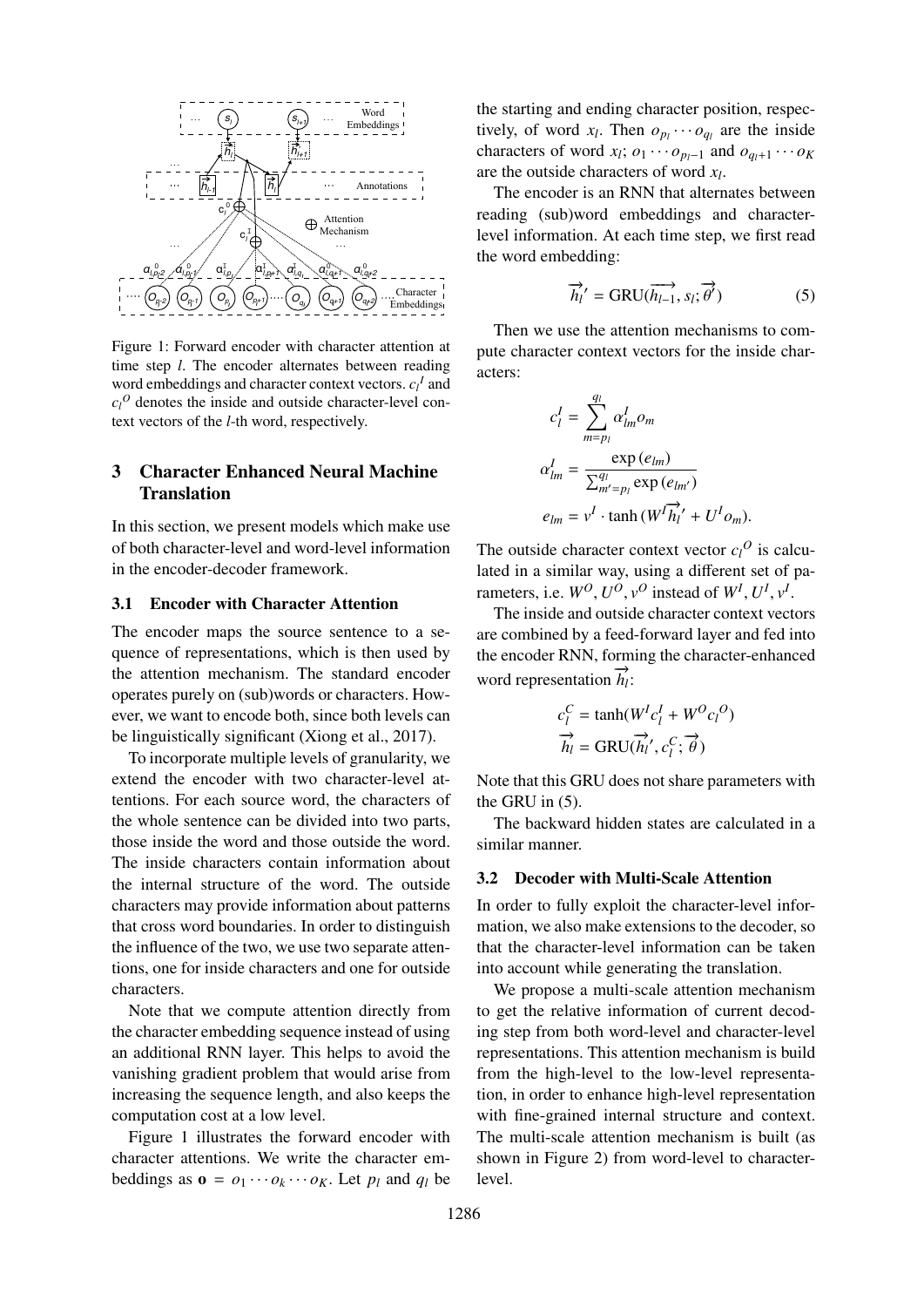

Figure 2: Illustration of the decoder with our multiscale attention mechanism.

First, we get the word-level information. The context vector  $c_j^w$  is calculated following the standard attention model (Eq. 2–4). And the hidden state  $\tilde{d}_j$  is updated.

$$
\tilde{d}_j = \text{GRU}\left(d_{j-1}, \begin{bmatrix} t_{j-1} \\ c_j^w \end{bmatrix}; \tilde{\theta}_d\right),\tag{6}
$$

Then we attend to the character-level representation, which provides more information about the word's internal structure. The context vector  $c_j^c$ is calculated based on the updated hidden state above,

$$
c_j^c = \sum_{k=1}^K \alpha_{jk}^c o_k
$$
  
\n
$$
\alpha_{jk}^c = \frac{\exp(e_{jk})}{\sum_{k'=1}^K \exp(e_{jk'})}
$$
  
\n
$$
e_{jk} = v^c \cdot \tanh(W^c \tilde{d}_j + U^c o_k).
$$

Finally, the word-level context vector  $c_j^w$  and character-level context vector  $c_j^c$  are concatenated:

$$
c_j = \begin{bmatrix} c_j^w \\ c_j^c \end{bmatrix}.
$$

And the final context vector  $c_j$  is used to help predict the next target word.

$$
P(y_j | \mathbf{y}_{< j}, \mathbf{x}; \theta) = \text{softmax}\left(\begin{bmatrix} t_{j-1} \\ d_j \\ c_j \end{bmatrix}\right)
$$

where  $d_j$  is

$$
d_j = \text{GRU}(\tilde{d}_j, c_j^c; \theta_d),
$$

With this mechanism, both the (sub)word-level and character-level representations could be used

to predict the next translation, which helps to ensure a more robust and reasonable choice. It may also help to alleviate the under-translation problem because the character information could be a complement to the word.

# 4 Experiments

We conduct experiments on three translation tasks: Chinese-English (Zh-En), English-Chinese (En-Zh) and English-German (En-De). We write Zh↔En to refer to the Zh-En and En-Zh tasks together.

#### 4.1 Datasets

For  $Zh \leftrightarrow En$ , the parallel training data consists of 1.6M sentence pairs extracted from LDC corpora, with 46.6M Chinese words and 52.5M English words, respectively.<sup>1</sup> We use the NIST MT02 evaluation data as development data, and MT03, MT04, MT05, and MT06 as test data. The Chinese side of the corpora is word segmented using ICT-CLAS.<sup>2</sup> The English side of the corpora is lowercased and tokenized.

For En-De, we conduct our experiments on the WMT17 corpus. We use the pre-processed parallel training data for the shared news translation task provided by the task organizers.<sup>3</sup> The dataset consitst of 5.6M sentence pairs. We use newstest2016 as the development set and evaluate the models on newstest2017.

#### 4.2 Baselines

We compare our proposed models with several types of NMT systems:

- NMT: the standard attentional NMT model with words as its input (Bahdanau et al., 2015).
- RNN-Char: the standard attentional NMT model with characters as its input.
- CNN-Char: a character-based NMT model, which implements the convolutional neural network (CNN) based encoder (Costa-jussa` and Fonollosa, 2016).
- Hybrid: the mixed word/character model proposed by Wu et al. (2016).

<sup>1</sup>LDC2002E18, LDC2003E14, the Hansards portion of LDC2004T08, and LDC2005T06.

 ${}^{2}$ http://ictclas.nlpir.org

<sup>3</sup>http://data.statmt.org/wmt17/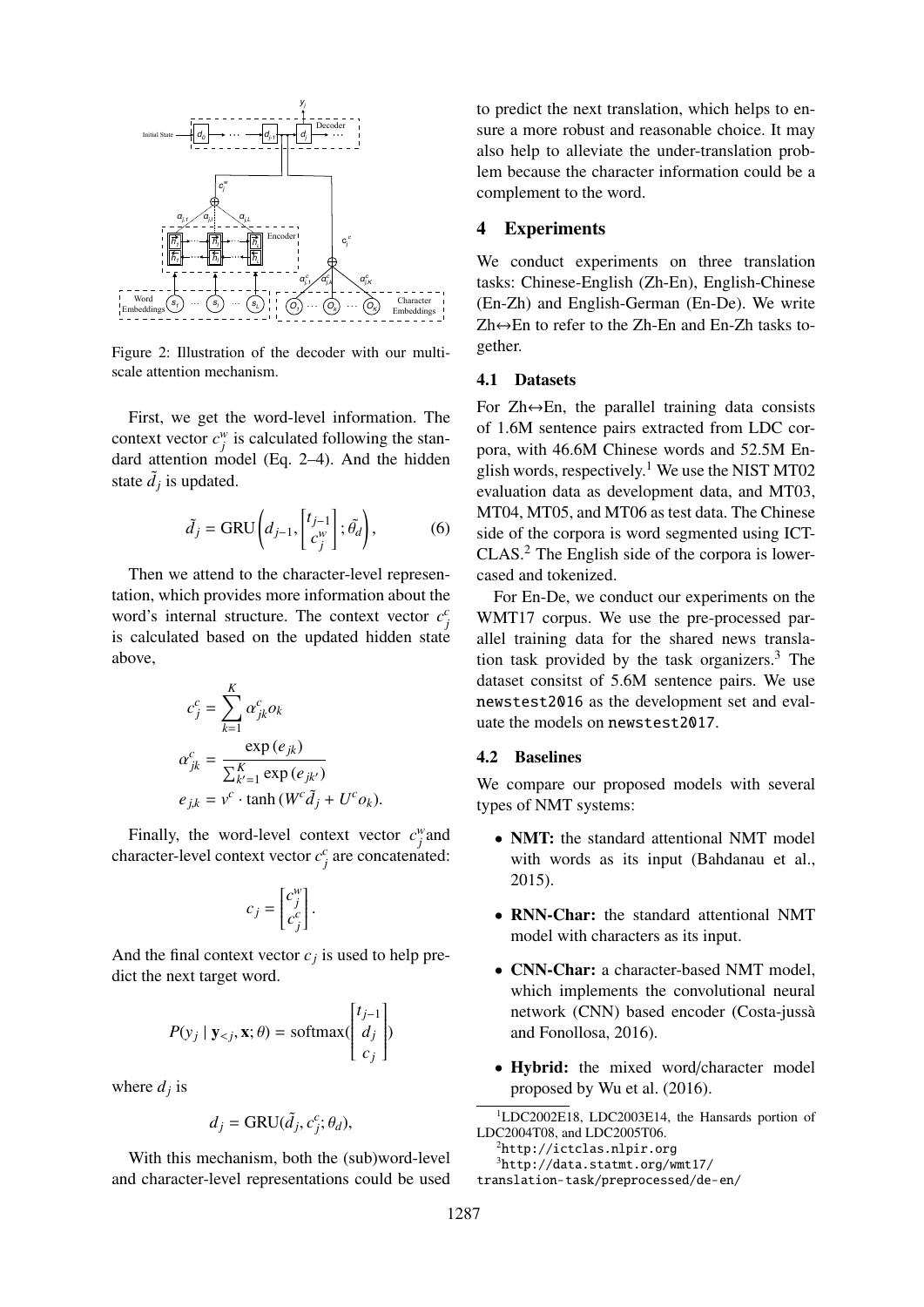| System   MT02   MT03   MT04   MT05   MT06   Mean $\Delta$ |  |  |  |  |
|-----------------------------------------------------------|--|--|--|--|
| NMT   33.76   31.88 33.15 30.55 27.47   30.76             |  |  |  |  |
|                                                           |  |  |  |  |
|                                                           |  |  |  |  |

Table 1: Performance of the encoder with character attention and the encoder with word attention. Char-att and Word-att denotes the encoder with character attention and the encoder with word attention, respectively.

• **BPE:** a subword level NMT model, which processes the source side sentence by Byte Pair Encoding (BPE) (Sennrich et al., 2016).

We used the dl4mt implementation of the attentional model,<sup>4</sup> reimplementing the above models.

#### 4.3 Details

**Training** For Zh $\leftrightarrow$ En, we filter out the sentence pairs whose source or target side contain more than 50 words. We use a shortlist of the 30,000 most frequent words in each language to train our models, covering approximately 98.2% and 99.5% of the Chinese and English tokens, respectively. The word embedding dimension is 512. The hidden layer sizes of both forward and backward sequential encoder are 1024. For fair comparison, we also set the character embedding size to 512, except for the CNN-Char system. For CNN-Char, we follow the standard setting of the original paper (Costa-jussà and Fonollosa, 2016).

For En-De, we build the baseline system using joint BPE segmentation (Sennrich et al., 2017). The number of joint BPE operations is 90,000. We use the total BPE vocabulary for each side.

We use Adadelta (Zeiler, 2012) for optimization with a mini-batch size of 32 for  $Zh \leftrightarrow En$  and 50 for En-De.

Decoding and evaluation We use beam search with length-normalization to approximately find the most likely translation. We set beam width to 5 for  $Zh \leftrightarrow En$  and 12 for En-De. The translations are evaluated by BLEU (Papineni et al., 2002). We use the multi-bleu script for  $Zh \leftrightarrow Em,^5$  and the multi-bleu-detok script for En-De.<sup>6</sup>

# 4.4 Results: Encoder with character attention

This set of experiments evaluates the effectiveness of our proposed character enhanced encoder. In Table 1, we first compare the encoder with character attention (Char-att) with the baseline wordbased model. The result shows that our extension of the encoder can obtain significantly better performance (+1.58 BLEU).

Then, in order to investigate whether the improvement comes from the extra parameters in the character layer, we compare our model to a word embedding enhanced encoder. When the word embedding enhanced encoder encodes a word, it attends to the word's embedding and other word embedding in the sentence instead of attending to the word's inside and outside character embeddings. The results show that the word embedding enhanced encoder (Word-att) only gets a 0.5 BLEU improvement than the baseline, while our model is significantly better (+1.58 BLEU). This shows that the benefit comes from the augmented character-level information which help the wordbased encoder to learn a better source-side representation.

Finally, we compare our character enhanced model with several types of systems including a strong character-based model proposed by Costa-jussà and Fonollosa (2016) and a mixed word/character model proposed by Wu et al.  $(2016)$ . In Table 2, rows 2 and 2' confirm the finding of Yang et al. (2016) that the traditional RNN model performs less well when the input is a sequence of characters. Rows 4 and 4' indicate that Wu et al. (2016)'s scheme to combine of words and characters is effective for machine translation. Our model (row 5) outperforms other models on the Zh-En task, but only outperforms the wordbased model on En-Zh. The results may suggest that the CNN and RNN methods is also strong in building the source representation.

<sup>4</sup>https://github.com/nyu-dl/dl4mt-tutorial <sup>5</sup>https://github.com/moses-smt/mosesdecoder/

blob/master/scripts/generic/multi-bleu.perl <sup>6</sup>https://github.com/EdinburghNLP/nematus/ blob/master/data/multi-bleu-detok.perl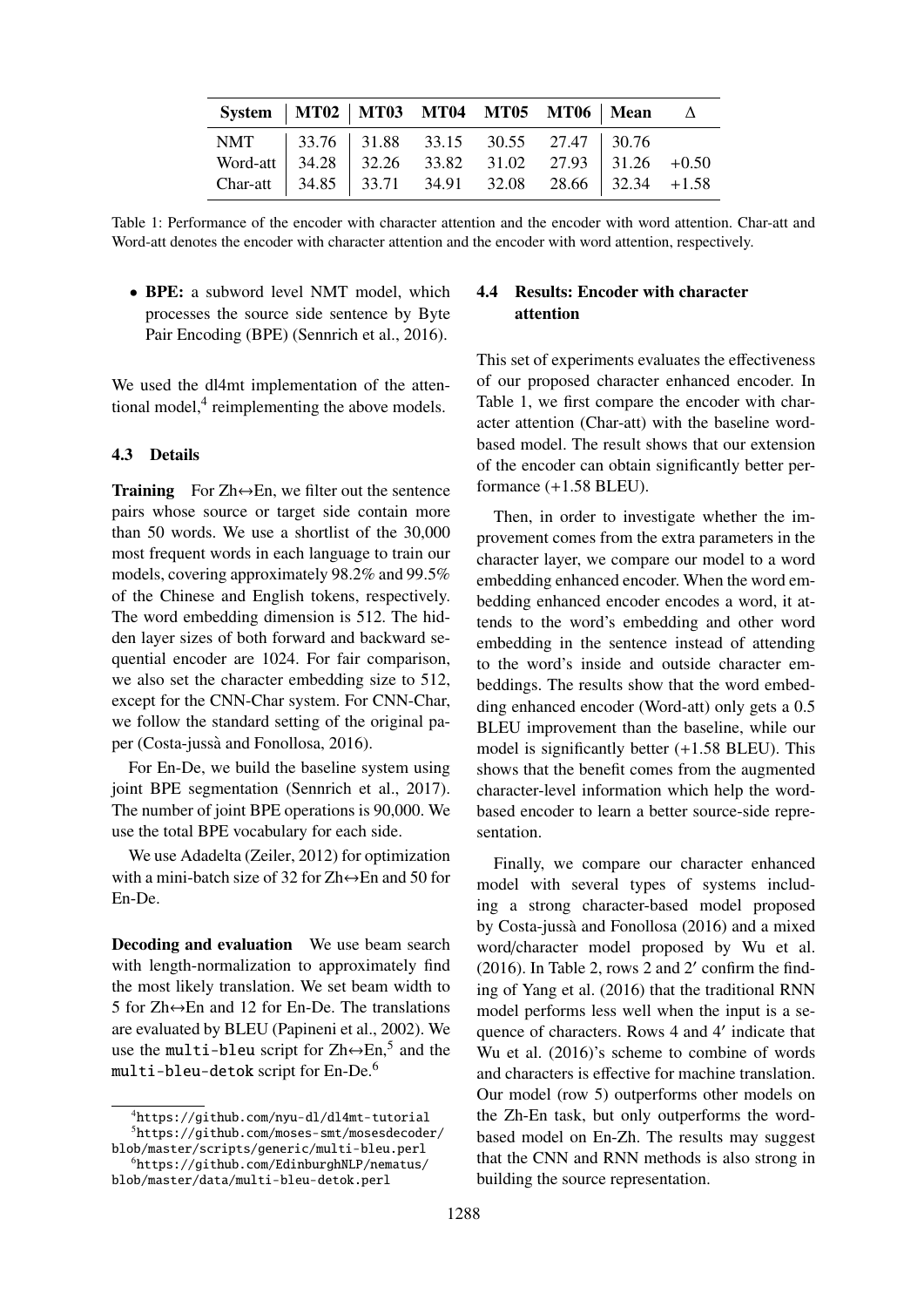| <b>Task</b> | #              | <b>System</b> | <b>MT02</b> | <b>MT03</b> | <b>MT04</b> | <b>MT05</b> | <b>MT06</b> | <b>Mean</b> | Δ       |
|-------------|----------------|---------------|-------------|-------------|-------------|-------------|-------------|-------------|---------|
|             | 1              | <b>NMT</b>    | 33.76       | 31.88       | 33.15       | 30.55       | 27.47       | 30.76       |         |
|             | $\overline{2}$ | RNN-Char      | 32.22       | 31.05       | 31.41       | 28.85       | 25.99       | 29.32       | $-1.44$ |
|             | 3              | CNN-Char      | 33.69       | 32.06       | 33.10       | 30.40       | 27.67       | 30.81       | $+0.05$ |
| Zh-En       | 4              | Hybrid        | 34.33       | 33.10       | 33.41       | 30.96       | 28.00       | 31.37       | $+0.60$ |
|             | 5              | Char-att      | 34.85       | 33.71       | 34.91       | 32.08       | 28.66       | 32.34       | $+1.58$ |
|             | 6              | Multi-att     | 34.61       | 33.26       | 34.42       | 31.06       | 28.24       | 31.75       | $+0.98$ |
|             |                | $5 + 6$       | 35.42       | 33.9        | 35.23       | 32.62       | 29.36       | 32.68       | $+2.02$ |
|             | 1'             | <b>NMT</b>    | 31.58       | 22.20       | 23.47       | 22.50       | 21.47       | 22.41       |         |
|             | $2^{\prime}$   | RNN-Char      | 28.78       | 21.03       | 21.70       | 19.81       | 20.98       | 20.88       | $-1.53$ |
|             | 3'             | CNN-Char      | 31.36       | 23.60       | 24.71       | 22.75       | 23.05       | 23.53       | $+1.12$ |
| $En-Zh$     | 4'             | Hybrid        | 31.31       | 24.45       | 24.65       | 23.10       | 23.62       | 23.96       | $+1.55$ |
|             | 5'             | Char-att      | 30.93       | 23.63       | 24.42       | 21.92       | 23.6        | 23.39       | $+0.98$ |
|             | 6'             | Multi-att     | 30.17       | 22.09       | 24.09       | 22.29       | 23.8        | 23.07       | $+0.66$ |
|             | 7'             | $5' + 6'$     | 32.91       | 25.02       | 25.69       | 24.03       | 25.20       | 24.99       | $+2.58$ |

Table 2: Performance of different systems on the Chinese-English and English-Chinese translation tasks. Our encoder with character attention (Char-att) improves over all other models on Zh-En and over the word-based baseline on En-Zh. Adding our decoder with multi-scale attention (Multi-att) outperforms all other models.

| <b>Task</b> | #             | <b>System</b> | <b>MT02</b> | <b>MT03</b> | <b>MT04</b> | <b>MT05</b> | <b>MT06</b> | <b>Mean</b> | Δ       |
|-------------|---------------|---------------|-------------|-------------|-------------|-------------|-------------|-------------|---------|
|             | 8             | <b>BPE</b>    | 34.66       | 33.65       | 34.69       | 30.80       | 27.66       | 31.70       | $+0.94$ |
| $Zh-En$     | 9             | Char-att      | 35.20       | 34.93       | 35.39       | 31.62       | 28.56       | 32.63       | $+1.86$ |
|             | 10            | 9+Multi-att   | 36.68       | 35.39       | 35.93       | 32.08       | 29.74       | 33.29       | $+2.52$ |
|             | 8'            | <b>BPE</b>    | 30.17       | 22.09       | 24.09       | 22.29       | 23.80       | 23.07       | $+0.66$ |
| $En-Zh$     | $\mathsf{Q}'$ | Char-att      | 30.95       | 23.07       | 25.19       | 22.74       | 24.27       | 23.82       | $+1.41$ |
|             | 10′           | 9'+Multi-att  | 32.36       | 24.91       | 25.79       | 23.42       | 24.88       | 24.75       | $+2.34$ |

Table 3: Comparison of our models on top of the BPE-based NMT model and the original BPE-based model on the Chinese-English and English-Chinese translation tasks. Our models improve over the BPE baselines.

# 4.5 Results: Multi-scale attention

Rows 6 and 6' in Table 2 verify that our multiscale attention mechanism can obtain better results than baseline systems. Rows 7 and 7' in Table 2 show that our proposed multi-scale attention mechanism further improves the performance of our encoder with character attention, yielding a significant improvement over the standard wordbased model on both Zh-En (+2.02 vs. row 1) task and En-Zh translation task  $(+2.58 \text{ vs. row } 1')$ .

Compared to the CNN-Char model, our model still gets +1.97 and +1.46 BLEU improvement on Zh-En and En-Zh, respectively. Compared to the mixed word/character model proposed by (Wu et al., 2016), we find that our best model gives a better result, demonstrating the benefits of exploiting the character level information during decoding.

| <b>System</b>               | Dev         | <b>Test</b> |         |
|-----------------------------|-------------|-------------|---------|
| <b>BPE</b>                  | 28.41 23.05 |             |         |
| Char-att                    | 29.80       | 23.87       | $+0.82$ |
| $+$ Multi-att   30.52 24.48 |             |             | $+1.43$ |

Table 4: Case-sensitive BLEU on the English-German translation tasks. Our systems improve over a baseline BPE system.

#### 4.6 Results: Subword-based models

Currently, subword-level NMT models are widely used for achieving open-vocabulary translation. Sennrich et al. (2016) introduced a subword-level NMT model using subword-level segmentation based on the byte pair encoding (BPE) algorithm. In this section, we investigate the effectiveness of our character enhanced model on top of the BPE model. Table 3 shows the results on the Zh-En task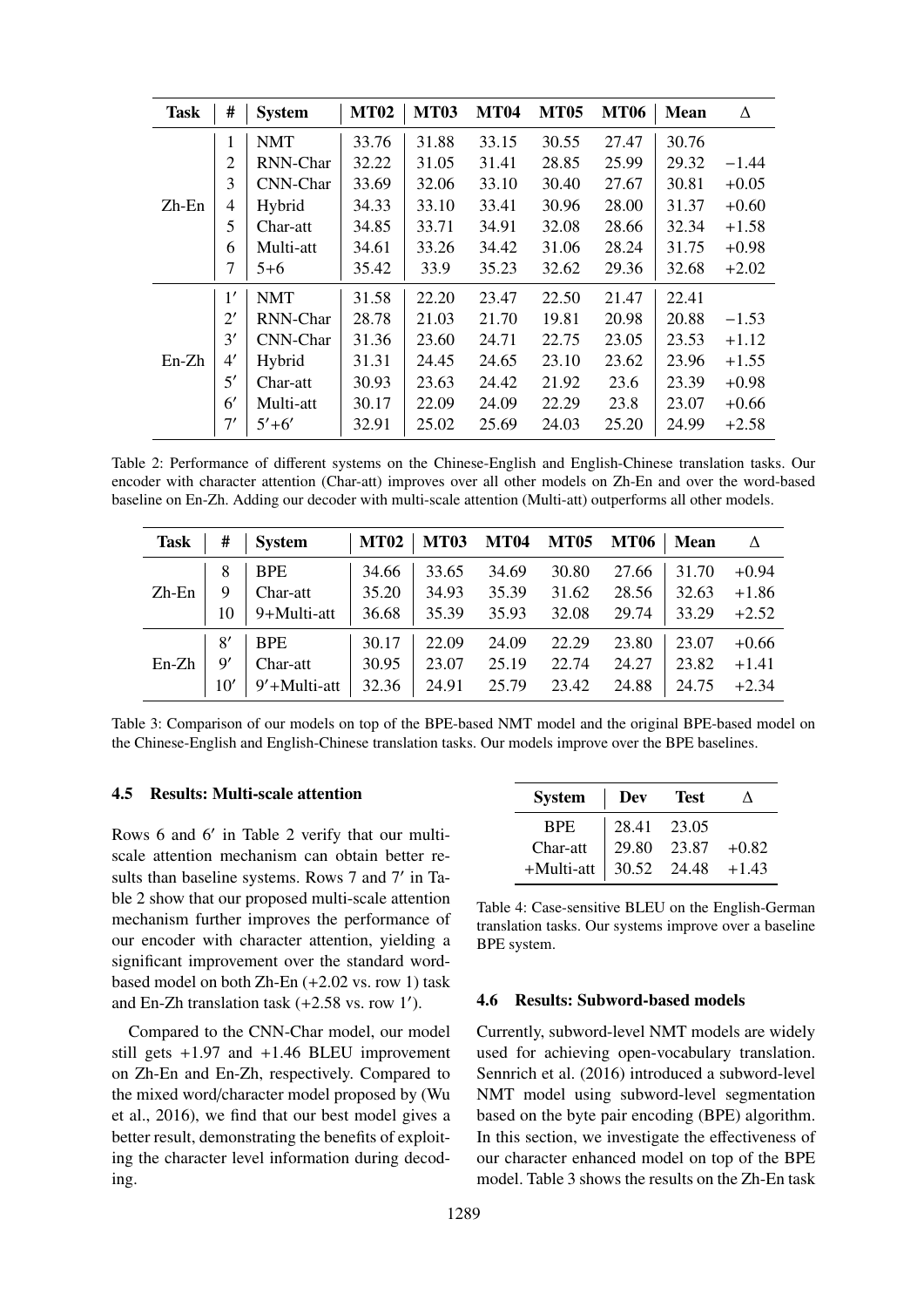| Source     | 互联网 业务 仍 将 是 中国 通信业 增长 速度 最 快 的 业务 []                                                                                            |  |  |  |  |  |
|------------|----------------------------------------------------------------------------------------------------------------------------------|--|--|--|--|--|
| Reference  | internet will remain the business with the fastest growth in china 's telecommu-<br>nication industry $[\dots]$                  |  |  |  |  |  |
| <b>NMT</b> | internet business will remain the fastest growing business in china . []                                                         |  |  |  |  |  |
| Hybrid     | the internet will remain the fastest of china 's communications growth speed<br>$\left[\ldots\right]$                            |  |  |  |  |  |
| Ours       | internet business will continue to be the fastest growing business of china 's<br><i>telecommunications industry</i> []          |  |  |  |  |  |
|            | (b) Frequent words                                                                                                               |  |  |  |  |  |
| Source     | [] 不 是 目前 在 巴勒斯坦 <b>被占领土</b> 所 发生 的 事件 的 根源 []                                                                                   |  |  |  |  |  |
| Reference  | [] not the source of what happened on the palestinian <i>territory occupied</i> by<br>israel []                                  |  |  |  |  |  |
| <b>NMT</b> | [] such actions were not the source of the incidents of the current palestinian<br>$occupation$ []                               |  |  |  |  |  |
| CNN-Char   | [] not the only source of events that took place in the palestinian <i>occupation</i><br>[]                                      |  |  |  |  |  |
| Ours       | [] not the root of the current incidents that took place in the palestinian <i>occu</i> -<br>pied territories []                 |  |  |  |  |  |
| Source     | [] 将 东 <b>西方 冷战</b> 的 象征 柏林 墙 的 三 块 墙体 赠送 到 了 联合国                                                                                |  |  |  |  |  |
| Reference  | [] presented the united nations with three pieces of the berlin wall, a symbol<br>of the cold war between the east and the west. |  |  |  |  |  |
| <b>NMT</b> | [] sent the three pieces of UNK UNK to the un to the un                                                                          |  |  |  |  |  |
| CNN-Char   | [] sent three pieces of UNK to the united nations, which was the cold war in<br>eastern china.                                   |  |  |  |  |  |
| Ours       | [] presented the un on the 4th of the three wall UNK of the eastern and west-<br>ern cold war.                                   |  |  |  |  |  |
|            |                                                                                                                                  |  |  |  |  |  |

(a) OOV words

Table 5: Sample translations. For each example, we show the source, the reference and the translation from our best model. "Ours" means our model with both Char-att and Multi-att.

and En-Zh translation task. Rows  $8$  and  $8'$  confirm that BPE slightly improves the performance of the word-based model. But both our character enhanced encoder and the multi-scale attention yield better results. Our best model leads to improvements of up to 1.58 BLEU and 1.68 BLEU on the Zh-En task and En-Zh translation task, respectively.

We also conduct experiments on the En-De translation task (as shown in Table 4). The result is consistent with Zh-En task and En-Zh translation tasks. Our best model obtains 1.43 BLEU improvement over the BPE model.

|            | System   with OOV $\Delta$ | no OOV $\triangle$ |
|------------|----------------------------|--------------------|
| <b>NMT</b> | 28.47                      | 38.21              |
| Hybrid     | $+1.36$<br>29.83           | $37.79 - 0.43$     |
| Ours       | $30.80 + 2.33$             | $39.39 + 1.18$     |

Table 6: Translation performance on source sentences with and without OOV words. "Ours" means our model with both Char-att and Multi-att.

#### 4.7 Analysis

We have argued that the character information is important not only for OOV words but also frequent words. To test this claim, we divided the MT03 test set into two parts according to whether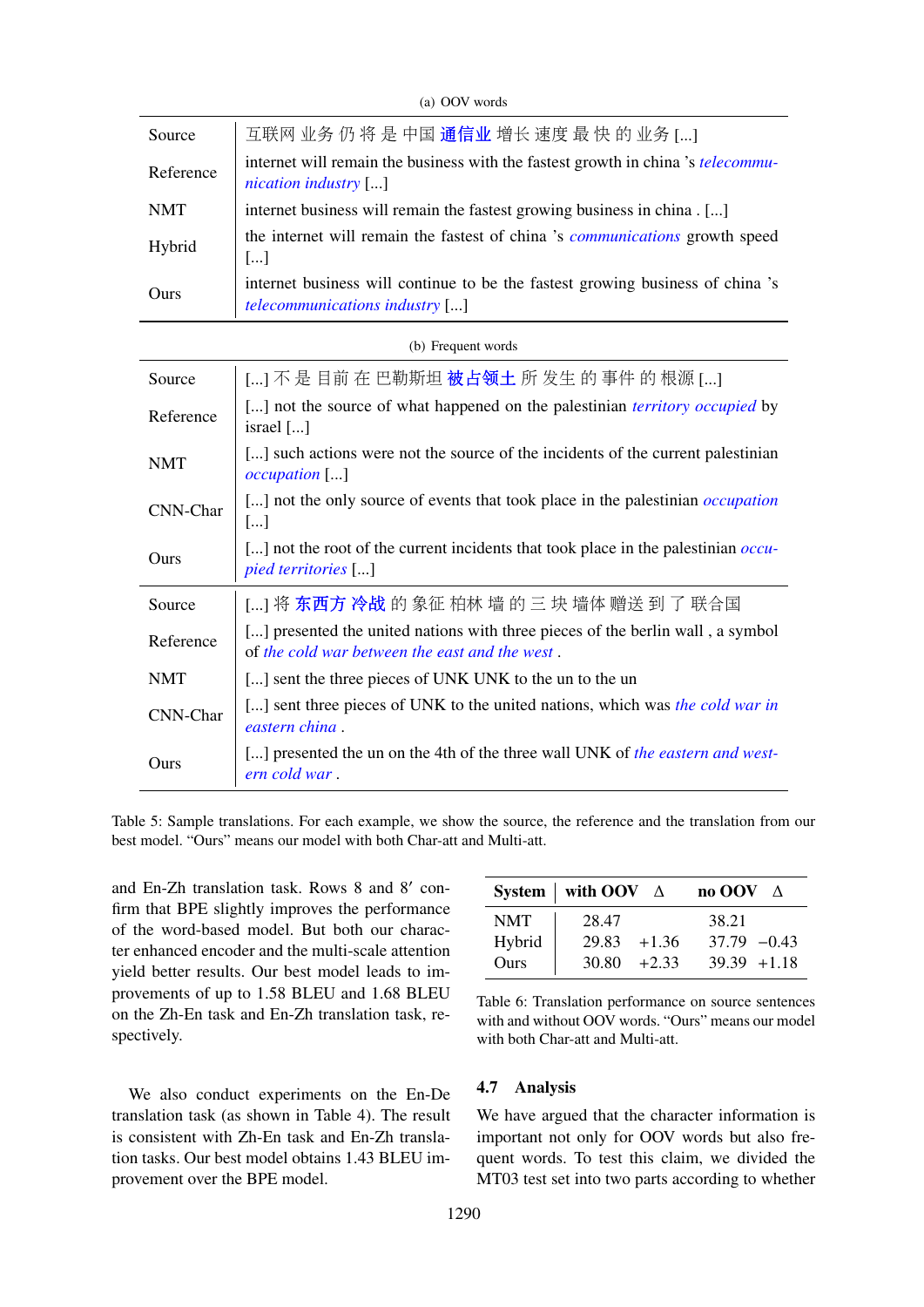the sentence contains OOV words, and evaluated several systems on the two parts. Table 6 lists the results. Although the hybrid model achieves a better result on the sentences which contain OOV words, it actually gives a worse result on the sentences without OOV words. By contrast, our model yields the best results on both parts of the data. This shows that frequent words also benefit from fine-grained character-level information.

Table 5 shows three translation examples. Table 5(a) shows the translation of an OOV word 通信业 (*tong-xin-ye*, telecommunication industry). The baseline NMT system can't translate the whole word because it is not in the word vocabulary. The hybrid model translates the word to "communication," which is a valid translation of the first two characters 通信. This mistranslation also appears to affect other parts of the sentence adversely. Our model translates the OOV word correctly.

Table 5(b) shows two translation samples involving frequent words. For the compound word 被占领土 (*beizhanlingtu*, occupied territory), the baseline NMT system only partly translates the word as "occupation" and ignores the main part 领土 (*lingtu*, territory). The CNN-Char model, which builds up the word-level representation from characters, also cannot capture 领土 (*lingtu*). However, our model correctly translates the word as "occupied territories." (The phrase "by Israel" in the reference was inserted by the translator.) The word 东西方 (*dongxifang*, east and west) and 冷战 (*lengzhan*, cold war) are deleted by the baseline model, and even the CNN-Char model translates 东西方 (*dongxifang*) incorrectly. By contrast, our model can make use of both words and characters to translate the word 东西方 (*dongxifang*) reasonably well as "eastern and western."

# 5 Related Work

Many recent studies have focused on using character-level information in neural machine translation systems. These efforts could be roughly divided into the following two categories.

The first line of research attempted to build neural machine translation models purely on characters without explicit segmentation. Lee et al. (2017) proposed to directly learn the segmentation from characters by using convolution and pooling layers. Yang et al. (2016) composed the high-level representation by the character embedding and its

surrounding character-level context with a bidirectional and concatenated row convolution network. Different from their models, our model aims to use characters to enhance words representation instead of depending on characters solely; our model is also much simpler.

The other line of research attempted to combine character-level information with word-level information in neural machine translation models, which is more similar with our work. Ling et al. (2015a) employed a bidirectional LSTM to compose character embeddings to form the word-level information with the help of word boundary information. Costa-jussà and Fonollosa (2016) replaced the word-lookup table with a convolutional network followed by a highway network (Srivastava et al., 2015), which learned the word-level representation by its constituent characters. Zhao and Zhang (2016) designed a *decimator* for their encoder, which effectively uses a RNN to compute a word representation from the characters of the word. These approaches only consider word boundary information and ignore the word-level meaning information itself. In contrast, our model can make use of both character-level and wordlevel information.

Luong and Manning (2016) proposed a hybrid scheme that consults character-level information whenever the model encounters an OOV word. Wu et al. (2016) converted the OOV words in the word-based model into the sequence of its constituent characters. These methods only focus on dealing with OOV words by augmenting the character-level information. In our work, we augment the character information to all the words.

# 6 Conclusion

In this paper, we have investigated the potential of using character-level information in word-based and subword-based NMT models by proposing a novel character-aware encoder-decoder framework. First, we extended the encoder with a character attention mechanism for learning better source-side representations. Then, we incorporated information about source-side characters into the decoder with a multi-scale attention, so that the character-level information can cooperate with the word-level information to better control the translation. The experiments have demonstrated the effectiveness of our models. Our analysis showed that both OOV words and frequent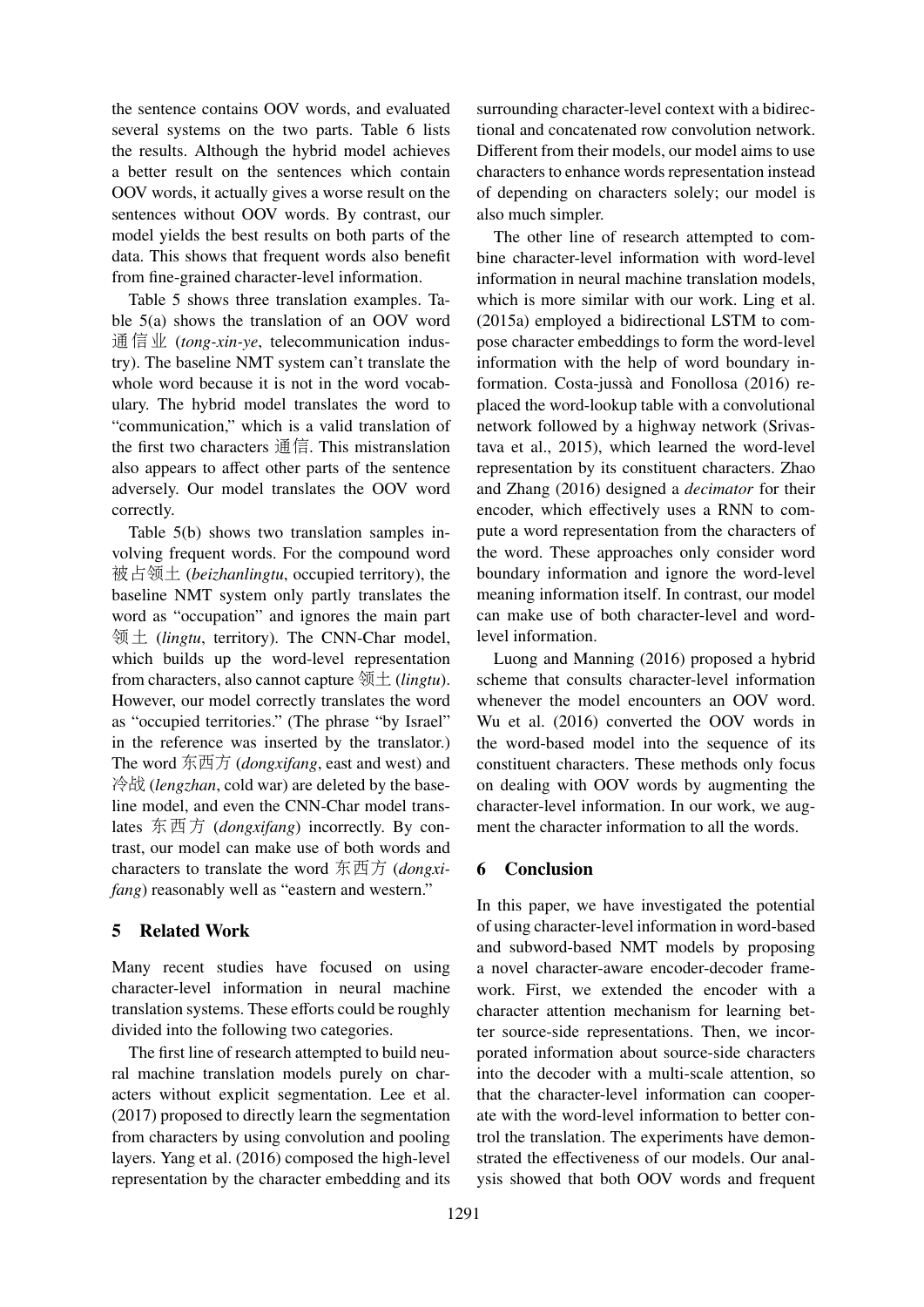words benefit from the character-level information.

Our current work only uses the character-level information in the source-side. For future work, it will be interesting to make use of finer-grained information on the target side as well.

#### Acknowledgments

The authors would like to thank the anonymous reviewers for their valuable comments. This work is supported by the National Science Foundation of China (No. 61772261 and 61672277) and the Jiangsu Provincial Research Foundation for Basic Research (No. BK20170074). Part of Huadong Chen's contribution was made while visiting University of Notre Dame. His visit was supported by the joint PhD program of China Scholarship Council.

# References

- Dzmitry Bahdanau, Kyunghyun Cho, and Yoshua Bengio. 2015. Neural machine translation by jointly learning to align and translate. In *ICLR 2015*.
- Denny Britz, Quoc Le, and Reid Pryzant. 2017. Effective domain mixing for neural machine translation.
- Kyunghyun Cho, Bart van Merrienboer, Caglar Gulcehre, Dzmitry Bahdanau, Fethi Bougares, Holger Schwenk, and Yoshua Bengio. 2014. Learning phrase representations using RNN encoder-decoder for statistical machine translation. In *Proc. EMNLP*, pages 1724–1734.
- Marta R. Costa-jussà and José A. R. Fonollosa. 2016. Character-based neural machine translation. In *Proceedings of the 54th Annual Meeting of the Association for Computational Linguistics (Volume 2: Short Papers)*, pages 357–361, Berlin, Germany. Association for Computational Linguistics.
- Ray S. Jackendoff. 1992. *Semantic Structures*. MIT Press.
- Jason Lee, Kyunghyun Cho, and Thomas Hofmann. 2017. Fully character-level neural machine translation without explicit segmentation. *Transactions of the Association for Computational Linguistics*, 5:365–378.
- Wang Ling, Isabel Trancoso, Chris Dyer, and Alan W. Black. 2015a. Character-based neural machine translation. *CoRR*, abs/1511.04586.
- Wang Ling, Isabel Trancoso, Chris Dyer, and Alan W Black. 2015b. Character-based neural machine translation. *arXiv preprint arXiv:1511.04586*.
- Minh-Thang Luong and D. Christopher Manning. 2016. Achieving open vocabulary neural machine translation with hybrid word-character models. In *Proceedings of the 54th Annual Meeting of the Association for Computational Linguistics (Volume 1: Long Papers)*, pages 1054–1063. Association for Computational Linguistics.
- Kishore Papineni, Salim Roukos, Todd Ward, and Wei-Jing Zhu. 2002. Bleu: a method for automatic evaluation of machine translation. In *Proc. ACL*, pages 311–318.
- Rico Sennrich, Alexandra Birch, Anna Currey, Ulrich Germann, Barry Haddow, Kenneth Heafield, Antonio Valerio Miceli Barone, and Philip Williams. 2017. The university of edinburgh's neural mt systems for wmt17.
- Rico Sennrich, Barry Haddow, and Alexandra Birch. 2016. Neural machine translation of rare words with subword units. In *Proceedings of the 54th Annual Meeting of the Association for Computational Linguistics (Volume 1: Long Papers)*, pages 1715– 1725, Berlin, Germany. Association for Computational Linguistics.
- Rupesh Kumar Srivastava, Klaus Greff, and Jürgen Schmidhuber. 2015. Training very deep networks. In *Proceedings of the 28th International Conference on Neural Information Processing Systems - Volume 2*, NIPS'15, pages 2377–2385, Cambridge, MA, USA. MIT Press.
- Ilya Sutskever, Oriol Vinyals, and Quoc V. Le. 2014. Sequence to sequence learning with neural networks. In *Advances in Neural Information Processing Systems 27*, pages 3104–3112.
- Rongxiang Weng, Shujian Huang, Zaixiang Zheng, XIN-YU DAI, and Jiajun CHEN. 2017. Neural machine translation with word predictions. In *Proceedings of the 2017 Conference on Empirical Methods in Natural Language Processing*, pages 136–145, Copenhagen, Denmark. Association for Computational Linguistics.
- Yonghui Wu, Mike Schuster, Zhifeng Chen, Quoc V. Le, Mohammad Norouzi, Wolfgang Macherey, Maxim Krikun, Yuan Cao, Qin Gao, Klaus Macherey, Jeff Klingner, Apurva Shah, Melvin Johnson, Xiaobing Liu, Lukasz Kaiser, Stephan Gouws, Yoshikiyo Kato, Taku Kudo, Hideto Kazawa, Keith Stevens, George Kurian, Nishant Patil, Wei Wang, Cliff Young, Jason Smith, Jason Riesa, Alex Rudnick, Oriol Vinyals, Greg Corrado, Macduff Hughes, and Jeffrey Dean. 2016. Google's neural machine translation system: Bridging the gap between human and machine translation. *CoRR*, abs/1609.08144.
- H. Xiong, Z. He, X. Hu, and H. Wu. 2017. Multichannel Encoder for Neural Machine Translation. arXiv:1712.02109.